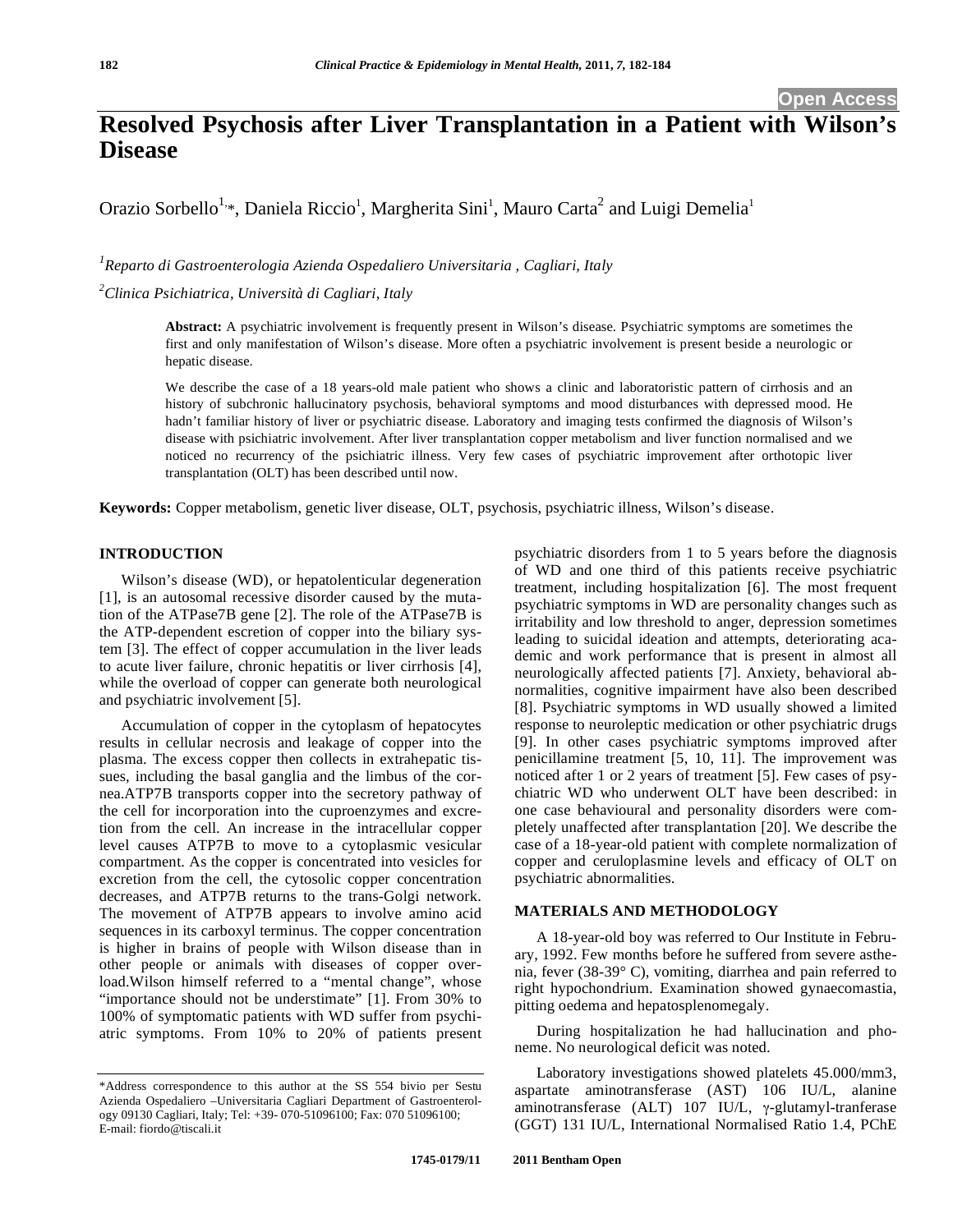2165 U/l. Hepatitis virus serology, TORCH, Monotest, Widal-Wright, Weil-Felix, Tine test, alpha1-antitrypsin assay and autoimmunity tests were negative. Serum ceruloplasmin level was 16 mg/dl, serum copper concentration 45 mcg/dl, urinary copper concentration/24 h after 600 mg of Dpenicillamine [12] 303 mcg/24h.

Ultrasound scanning showed a cirrhotic liver with diffusely disomogeneous ultrasonografic structure, splenomegaly with omogeneous ultrasound structure.

EGDS revealed oesophageal varices (F3).

Liver biopsy detected architectural abnormalities with chronic hepatitis with high grading and bridging fibrosis; the staging was III-IV sec. Desmet [13]. Liver copper content was 255 mcg/g dry weight.

The values of the copper balance and liver biopsy were diagnostic of Wilson's disease.

A psychiatric consultation was arranged and was found a Psychotic Disorder Due To Wilson's Disease (American Psychiatric Association. DSM IV TR ed.APA Washington DC 1994). The clinical picture presented auditory, somatic and formed visual allucinations (as "zoopsias") and persecutory delusions. Insomnia, asthenia, anorexia, depressed mood and social isolation were associated.

In order to evaluate the involvement of the CNS the patient underwent slit lamp examination, that was negative for the presence of Kayser-Fleisher's ring. Magnetic resonance imaging (MRI) brain scan was normal. The clinical picture, results of laboratory examination and liver copper content however suggested Wilson's disease.

The patient reached endstage liver disease and required a transplant; therefore d-penicillamine treatment was not attempted.

### **RESULTS**

The patient underwent OLT in July 1993 ("S.Giovanni Battista" Hospital, Torino) and after operation we observed a sudden improvement of liver function and copper escretion. Laboratory investigations demonstrated platelets 284.000/mm3, aspartate aminotransferase (AST) 27 U.I./l, alanine aminotransferase (ALT) 21 U.I./l, International Normalised Ratio 1.3 INR, PChE 8660 U/l. Serum ceruloplasmin level rised to 39 mg/dl, serum copper concentration 89.47 mcg/dl, basal urinary copper (17.4 μg/24 h); only urinary copper concentration/24 h after challenge of Dpenicillamine was still high (360 mcg/24h) Moreover the transplant resolved any psychiatric disfunction. We observe this regression until now, twelve years after the transplantion.

After the operation MRI brain scan was still normal and Kayser-Fleisher's ring was absent again. Evoked potentials (somatosensory, visual and brainstem auditory EPs: SEP, VEP, BAEP) proved normal.

Finally, in february 2009, 99mTc-ECD-SPECT (single photon emission tomography) revealed an abnormal distribution of the drug in the brain, with deficient perfusion of left temporal lobe and normal perfusion in the basal ganglia.

### **DISCUSSION**

Wilson's disease is a genetic disorder due to the mutation of the ATPase7B, that represents the sole mechanism of copper excretion. Mutated ATPase7B fails the incorporation of copper in ceruloplasmin that results in the decrease of the holoceruloplasmine synthesis with low ceruloplasmin serum level in affected patients. Progressive copper accumulation in the liver causes an oxidative damage that leads to acute or chronic hepatitis, asymptomatic cirrhosis or acute liver failure [14]. In young adults neuropsychiatric symptoms predominate and are associated, in 90% of cases, with Kayser-Fleisher's ring [15].

Psychiatric symptoms are often the first and unique manifestation of the disease, particularly in adolescents and young-adults; this can bring to futile psychiatric treatments [16] and delay the diagnosis from 1 to 5 years [4].

More frequently psychiatric disease is associated with hepatic and/or neurologic involvement.

The most frequent psychiatric symptom is depression [7]. Depression seems to be correlated with alterations of serotoninergic trasmission in the thalamus-hypotalami and midbrain-pons region, in particular with low density of the presynaptic serotonin transporter (SERT) [5]. This alterations could be related also with psychotic symptoms; in fact it is well known that in schizophrenic psychosis there is an alteration of serotoninergic transmission [17].

Emotional lability, lack of appropriate emotions, personality changes, increased or reduced sexual interest, cognitive impairment, schizofrenia, nervous anorexia [18] and catatonia [19] have also been described [4].

Our patient suffered from severe liver disease (cirrhosis Child Pugh B7) with severe psichiatric involvement. The patient didn't suffer from neurologic symptoms; neurological examination and MRI brain scan were normal.

The treatment of WD consist of copper-chelating agents such as penicillamine [20]. Zinc sulphate or acetate inhibit intestinal copper absorption and had produced succesfull results in patient with neurologic disease [21]. Zinc sulphate therapy is more indicate than penicillamine therapy because penicillamine can determine a massive dismission of copper into circulation with acute worsening of clinic conditions.

On the other hand it is not yet clear which is the best therapy in patients with psychiatric involvement. In such cases penicillamine or zinc sulphate has been usefull for psychiatric symptoms [22], without any employment of neuroleptic medications [4]. In other cases psychiatric drugs determined a decline of psychiatric situation [23].

In this case the patient didn't assume any medical therapy because he presented the indication for a sudden liver tranplantation for decompensated cirrhosis accompanying the psychiatric illness. The sole risolutive therapy for WD is liver transplantation that normalises liver function and correct the metabolic defect of copper escretion [24].

After transplantation we observed the normalisation of liver function, of copper metabolism and of psychiatric symptoms. Only urinary copper concentration/24h after penicillamine challenge was elevated. We suppose high